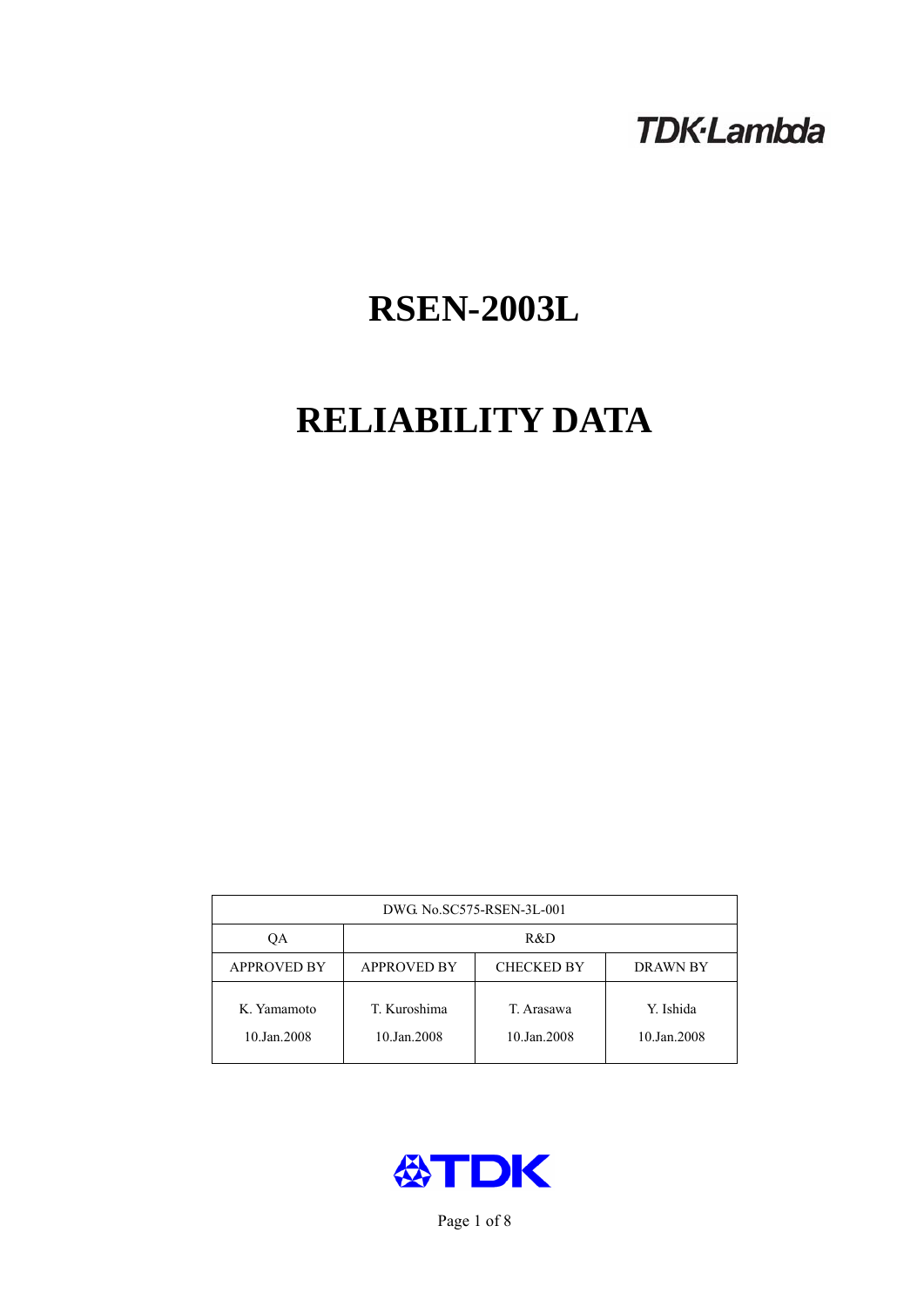#### **RSEN-2003L**

# **I N D E X**

|                                     | Page   |
|-------------------------------------|--------|
| 1. Calculated Values of MTBF        | Page-3 |
| 2. Vibration Test                   | Page-4 |
| 3. Heat Cycle Test                  | Page-5 |
| 4. Humidity Test                    | Page-6 |
| 5. High Temperature Resistance Test | Page-7 |
| 6. Low Temperature Storage Test     | Page-8 |

The following data are typical values. As all units have nearly the same characteristics, the data to be considered as ability values.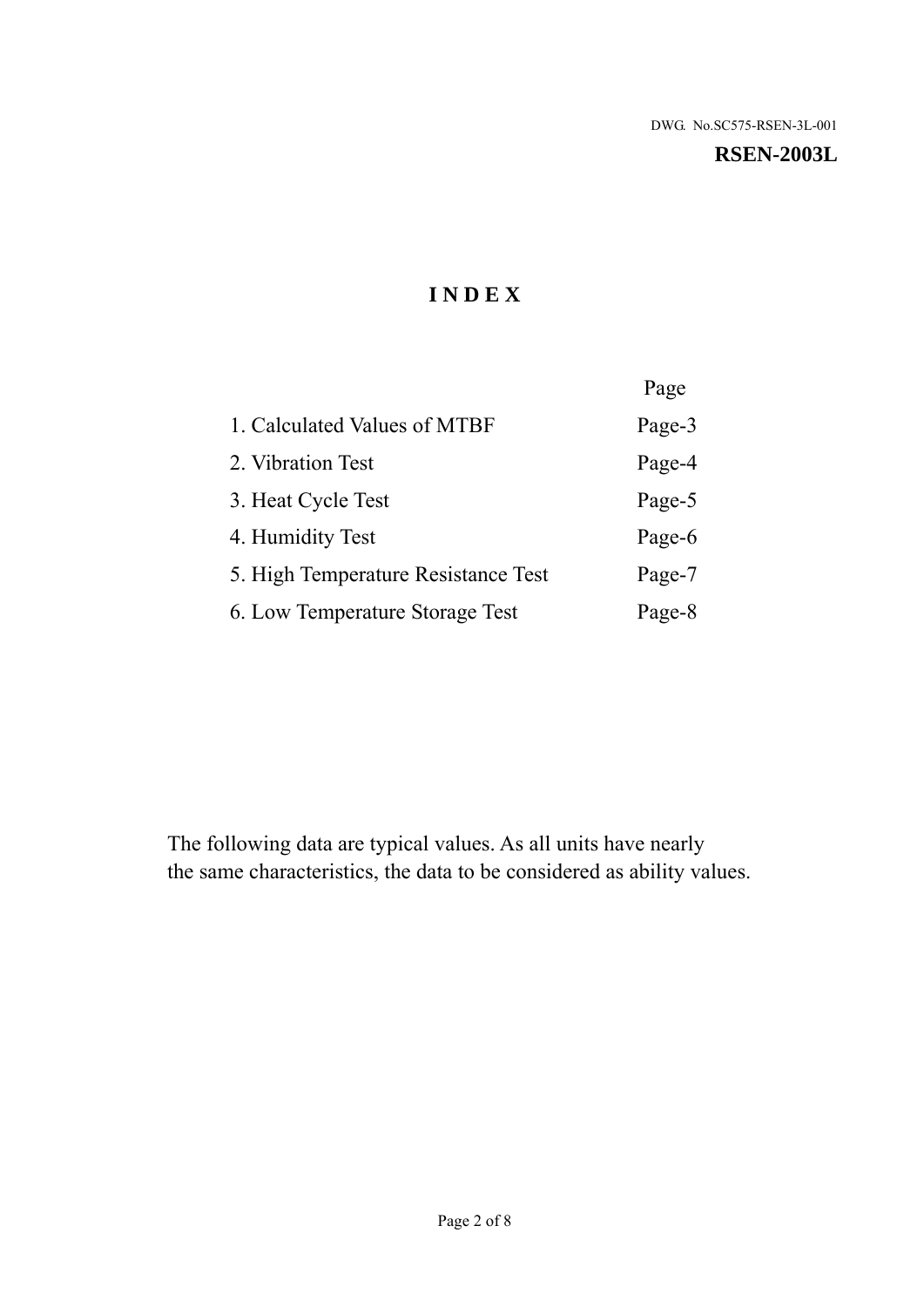#### **RSEN-2003L**

1. Calculated values of MTBF

MODEL : RSEN-2003L

(1) Calculating Method

 Calculated based on parts stress reliability projection of MIL-HDBK-217F NOTICE2.

Individual failure rates  $\lambda$  G is given to each part and MTBF is calculated by the count of each part.

$$
MTBF = \frac{1}{\lambda_{\text{equip}}} = \frac{1}{\sum_{i=1}^{n} N_i (\lambda_G \pi_Q)_i} \times 10^6 \text{ (hours)}
$$

| $\lambda$ equip | : Total equipment failure rate (Failure / $10^6$ Hours)                   |
|-----------------|---------------------------------------------------------------------------|
| $\lambda$ G     | : Generic failure rate for the $\hbar$ generic part                       |
|                 | (Failure/ $10^6$ Hours)                                                   |
| Ni              | : Quantity of <i>i</i> th generic part                                    |
| N               | : Number of different generic part categories                             |
| $\pi Q$         | : Generic quality factor for the <i>i</i> th generic part ( $\pi Q = 1$ ) |
|                 |                                                                           |

- (2) MTBF Values
	- GF : Ground, Fixed

 $MTBF = 12,162,491$  (Hours)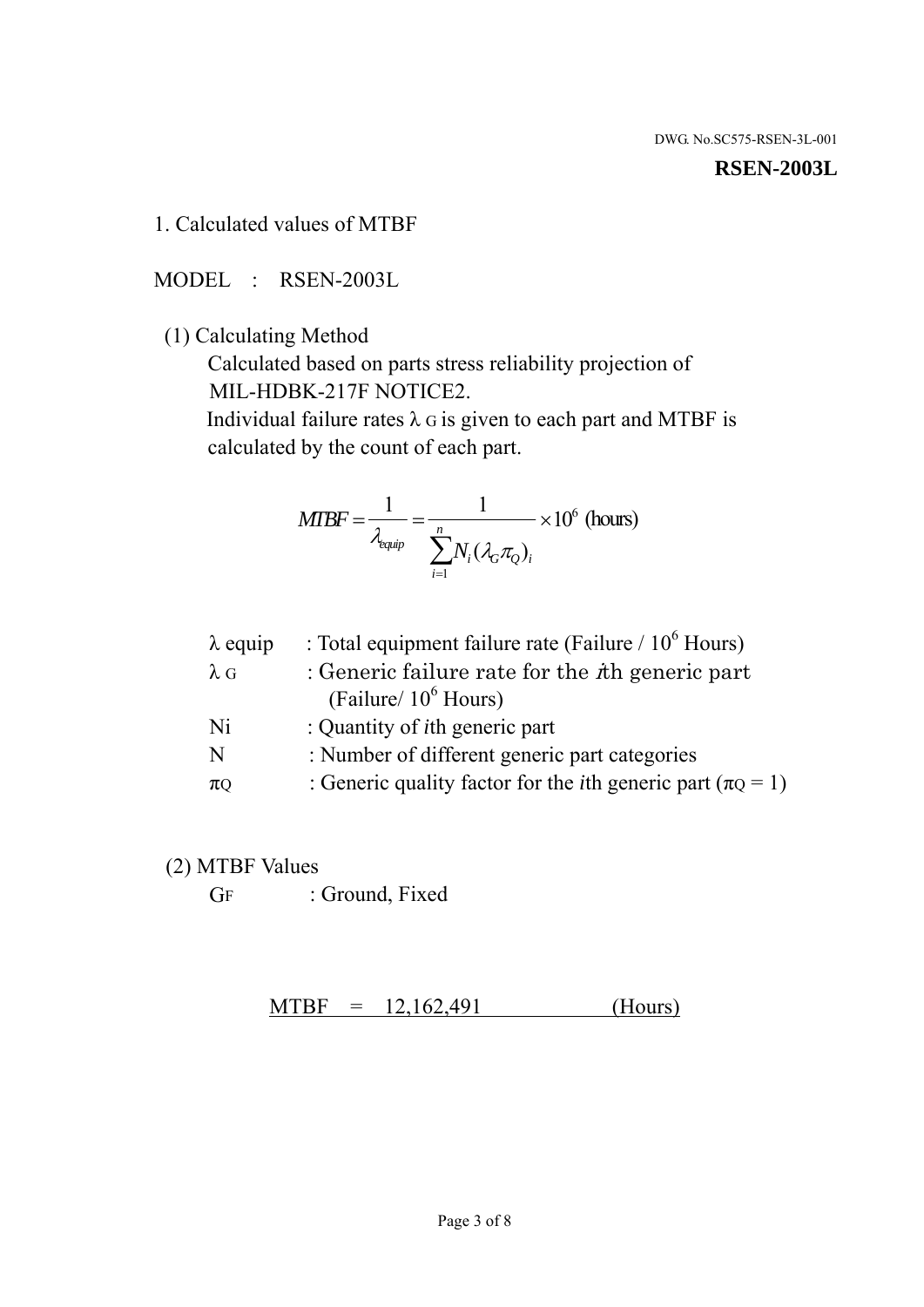#### **RSEN-2003L**

2. Vibration Test

#### MODEL : RSEN-2003L (Representation Product : RSEN-2030)

- (1) Vibration Test Class Frequency Variable Endurance Test
- (2) Equipment Used Controller VS-1000-6, Vibrator 905-FN ( IMV CORP.)
- (3) The Number of D.U.T. (Device Under Test) 5 units
- (4) Test Condition
	- · Frequency : 10~55Hz
	- · Amplitude : 1.5mm, Sweep for 1 min.
	- · Dimension and times : X, Y and Z directions for 2 hours each.

## (5) Test Method

Fix the D.U.T. on the fitting-stage

## (6) Test Results

PASS

#### Typical Sample Data

| ັ່                                 |                                                         |           |                     |                     |
|------------------------------------|---------------------------------------------------------|-----------|---------------------|---------------------|
| Check item                         | Spec.                                                   |           | <b>Before Test</b>  | After Test          |
|                                    | Differential Mode: 25dBmin.                             | $0.4$ MHz | 39.72               | 40.02               |
|                                    |                                                         | 30 MHz    | 58.84               | 55.92               |
| Attenuation (dB)                   | Common Mode: 25dBmin.                                   | 2 MHz     | 36.32               | 36.44               |
|                                    |                                                         | 30 MHz    | 38.26               | 38.08               |
| Leakage Current (mA)               | Line1<br>$1mA$ max. $(250V, 60Hz)$<br>Line <sub>2</sub> |           | 0.42                | 0.41                |
|                                    |                                                         |           | 0.43                | 0.42                |
| DC Resistance $(m\Omega)$          | 6m $\Omega$ max.                                        |           | 3.84                | 3.72                |
| <b>Test Voltage</b>                | $L-L: 1768Vdc$ 60s.                                     |           | OK                  | OK.                 |
|                                    | $L-E: 2500$ Vac 60s.                                    |           |                     |                     |
| Isolation Resistance ( $M\Omega$ ) | $100M \Omega$ min. (500Vdc 60s)                         |           | $4.1 \times 10^{6}$ | $4.3 \times 10^{6}$ |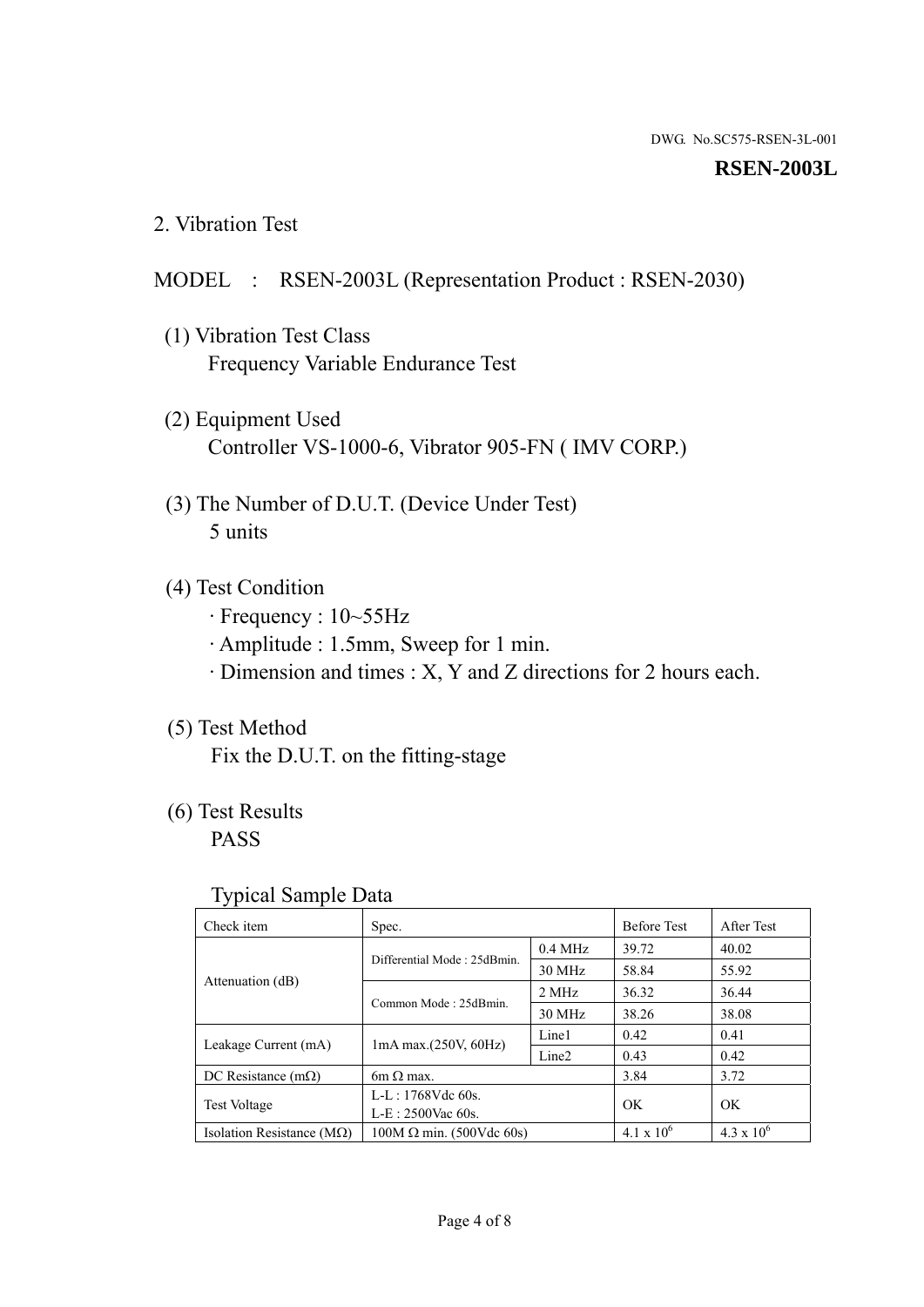3. Heat Cycle Test

## MODEL : RSEN-2003L (Representation Product : RSEN-2030)

- (1) Equipment Used TEMPERATURE CHAMBER TSA-71H-W (ESPEC CORP.)
- (2) The Number of D.U.T. (Device Under Test) 5 units
- (3) Test Conditions
	- · Ambient Temperature : -25~+85°C · Test Cycles : 100cycles



(4) Test Method

 Before the test check if there is no abnormal characteristics and put the D.U.T. in the testing chamber. Then test it in the above cycles, After the test is completed leave it for 1 hour at room temperature and check it if there is no abnormal each characteristics.

(5) Test Results

PASS

| <b>Typical Sample Data</b> |  |  |
|----------------------------|--|--|
|----------------------------|--|--|

| Check item                    | Spec.                                                                           |           | <b>Before Test</b> | After Test        |
|-------------------------------|---------------------------------------------------------------------------------|-----------|--------------------|-------------------|
|                               |                                                                                 | $0.4$ MHz | 40.06              | 40.06             |
|                               | Differential Mode: 25dBmin.                                                     | 30 MHz    | 55.64              | 57.12             |
| Attenuation (dB)              | Common Mode: 25dBmin.                                                           | 2 MHz     | 35.40              | 36.74             |
|                               |                                                                                 | 30 MHz    | 37.70              | 37.36             |
|                               | Line1<br>$1mA$ max. $(250V, 60Hz)$<br>Leakage Current (mA)<br>Line <sub>2</sub> |           | 0.41               | 0.49              |
|                               |                                                                                 |           | 0.42               | 0.48              |
| DC Resistance $(m\Omega)$     | $6m \Omega$ max.                                                                |           | 3.48               | 3.22              |
|                               | L-L: $1768V$ de $60s$ .                                                         |           | OK                 | OK                |
|                               | <b>Test Voltage</b><br>$L-E: 2500$ Vac 60s.                                     |           |                    |                   |
| Isolation Resistance ( $MQ$ ) | $100M \Omega$ min. (500Vdc 60s)                                                 |           | $9.5 \times 10^5$  | $9.4 \times 10^5$ |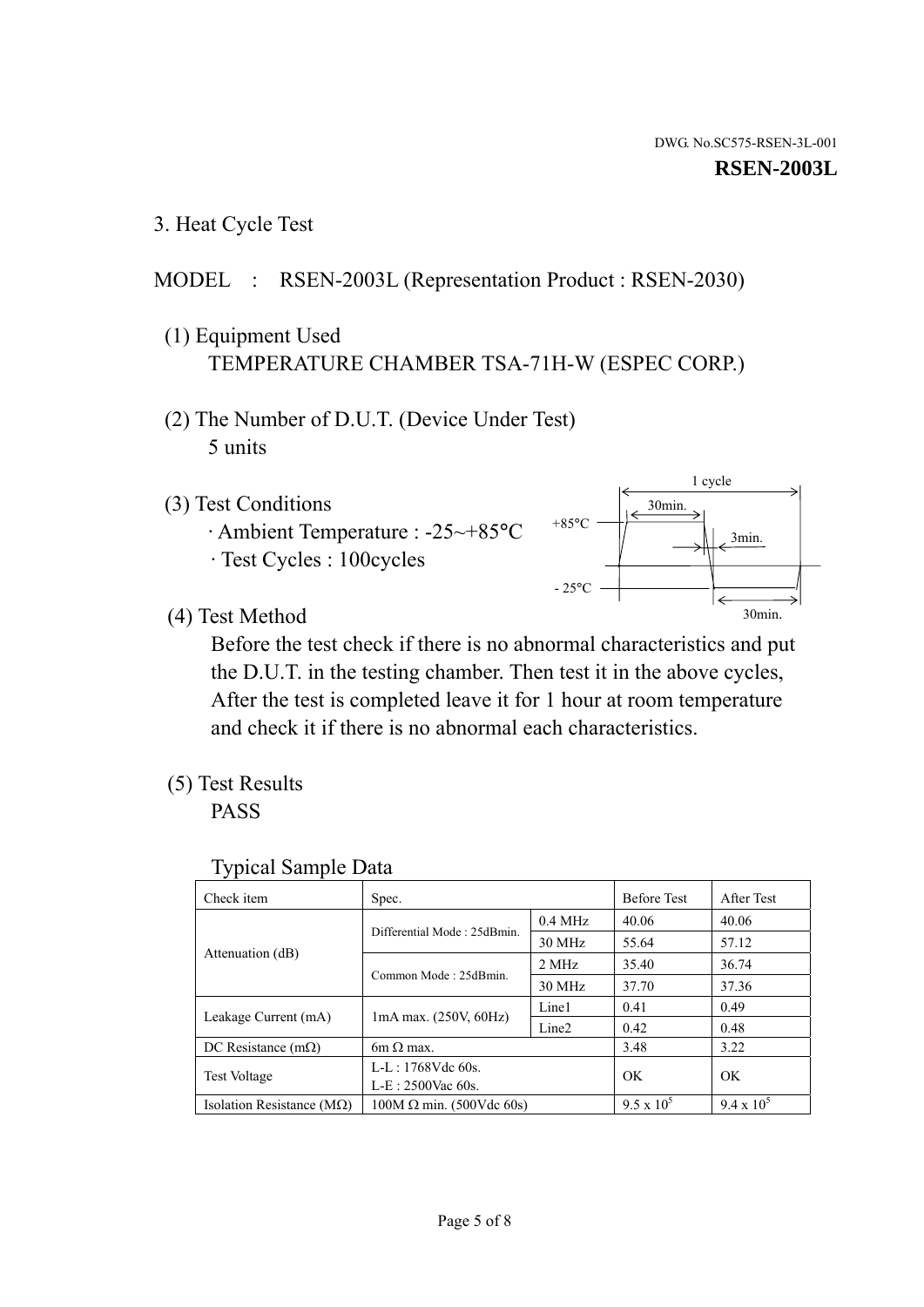4. Humidity Test

### MODEL : RSEN-2003L (Representation Product : RSEN-2030)

- (1) Equipment Used TEMP. & HUMID. CHAMBER PR-4KT (ESPEC CORP.)
- (2) The Number of D.U.T. (Device Under Test) 5 units

#### (3) Test Conditions

- · Ambient Temperature : +40°C
- · Test Time : 500 hours
- · Ambient Humidity : 90~95% RH No Dewdrop

#### (4) Test Method

 Before the test check if there is no abnormal characteristics and put the D.U.T. in the testing chamber. Then test it in the above conditions. After the test is completed leave it for 1 hour at room temperature and check it if there is no abnormal each characteristics.

### (5) Test Results

PASS

| . .                                |                                 |                   |                     |                     |
|------------------------------------|---------------------------------|-------------------|---------------------|---------------------|
| Check item                         | Spec.                           |                   | <b>Before Test</b>  | After Test          |
|                                    | Differential Mode: 25dBmin.     | $0.4$ MHz         | 40.92               | 39.42               |
|                                    |                                 | 30 MHz            | 57.38               | 55.62               |
| Attenuation (dB)                   | Common Mode: 25dBmin.           | 2 MHz             | 36.16               | 36.22               |
|                                    |                                 | 30 MHz            | 37.34               | 37.92               |
| Leakage Current (mA)               | $1mA$ max. $(250V, 60Hz)$       | Line1             | 0.42                | 0.41                |
|                                    |                                 | Line <sub>2</sub> | 0.42                | 0.43                |
| DC Resistance (m $\Omega$ )        | $6m \Omega$ max.                |                   | 3.62                | 3.58                |
| <b>Test Voltage</b>                | $L-L: 1768Vdc$ 60s.             |                   | OK                  |                     |
|                                    | $L-E$ : 2500Vac 60s.            |                   |                     | OK.                 |
| Isolation Resistance ( $M\Omega$ ) | $100M \Omega$ min. (500Vdc 60s) |                   | $3.6 \times 10^{6}$ | $4.5 \times 10^{6}$ |

#### Typical Sample Data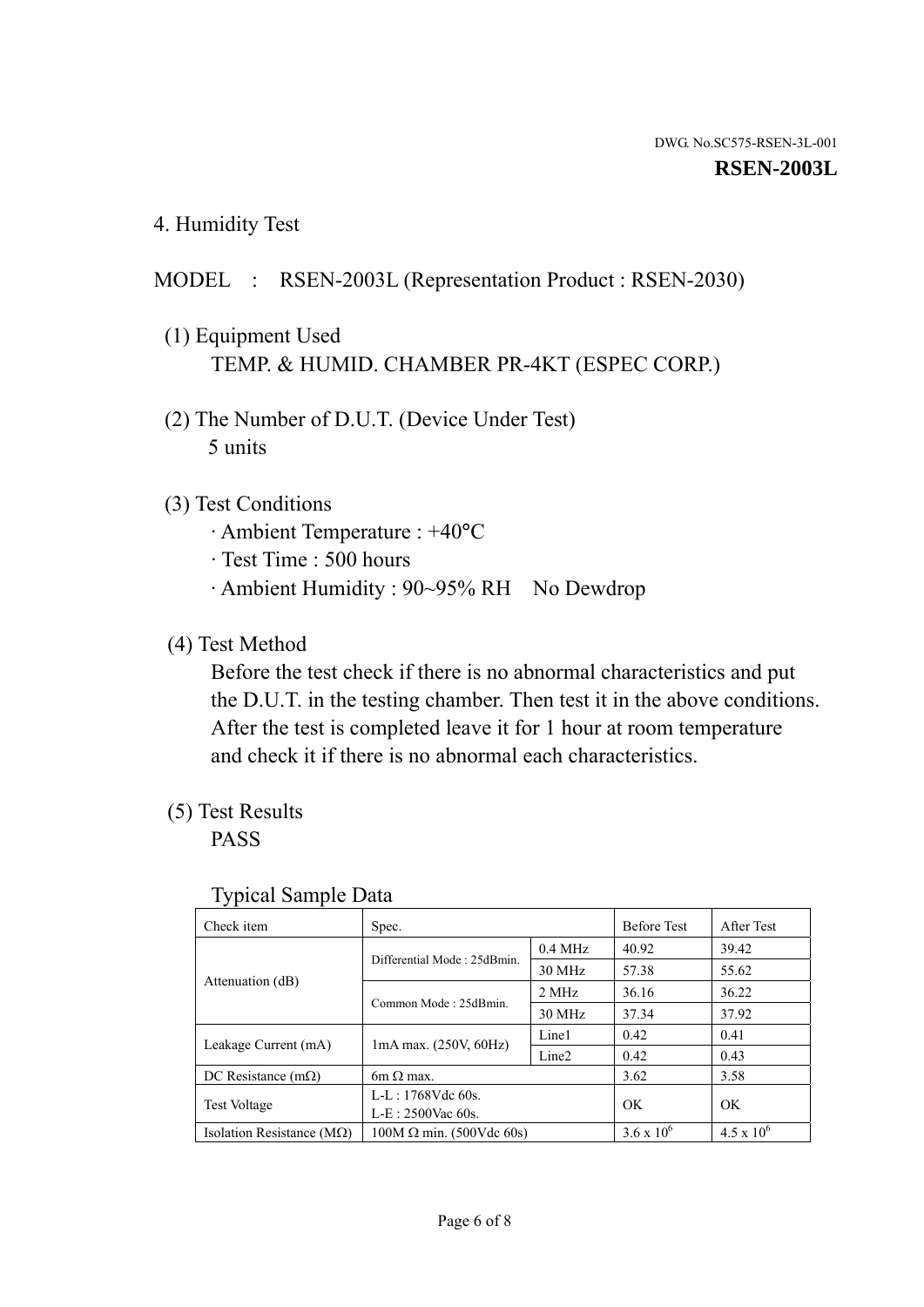5. High Temperature Resistance Test

## MODEL : RSEN-2003L (Representation Product : RSEN-2060)

- (1) Equipment Used TEMPERATURE CHAMBER PHH-300 ( ESPEC CORP.)
- (2) The Number of D.U.T. (Device Under Test) 5 units
- (3) Test Conditions
	- · Ambient Temperature : +55°C
	- · Test Time : 500 hours
	- · Operating : DC 60A
- (4) Test Method

 Before the test check if there is no abnormal characteristics and put the D.U.T. in the testing chamber. Then test it in the above conditions. After the test is completed leave it for 1 hour at room temperature and check it if there is no abnormal each characteristics.

(5) Test Results

PASS

| ╯┸                                                |                                 |           |                     |                     |
|---------------------------------------------------|---------------------------------|-----------|---------------------|---------------------|
| Check item                                        | Spec.                           |           | <b>Before Test</b>  | After Test          |
|                                                   | Differential Mode: 25dBmin.     | $0.2$ MHz | 57.86               | 58.52               |
|                                                   |                                 | 30 MHz    | 52.04               | 51.94               |
| Attenuation (dB)                                  | Common Mode: 25dBmin.           | 2 MHz     | 35.90               | 36.04               |
|                                                   |                                 | 30 MHz    | 26.60               | 27.62               |
| $1mA$ max. $(250V, 60Hz)$<br>Leakage Current (mA) |                                 | Line1     | 0.45                | 0.46                |
|                                                   | Line <sub>2</sub>               | 0.46      | 0.46                |                     |
| DC Resistance $(m\Omega)$                         | $3m \Omega$ max.                |           | 2.22                | 2.24                |
| <b>Test Voltage</b>                               | $L-L: 1768Vdc$ 60s.             |           | OK                  | OK                  |
|                                                   | $L-E: 2500$ Vac 60s.            |           |                     |                     |
| Isolation Resistance ( $M\Omega$ )                | $100M \Omega$ min. (500Vdc 60s) |           | $4.1 \times 10^{6}$ | $4.6 \times 10^{6}$ |

#### Typical Sample Data